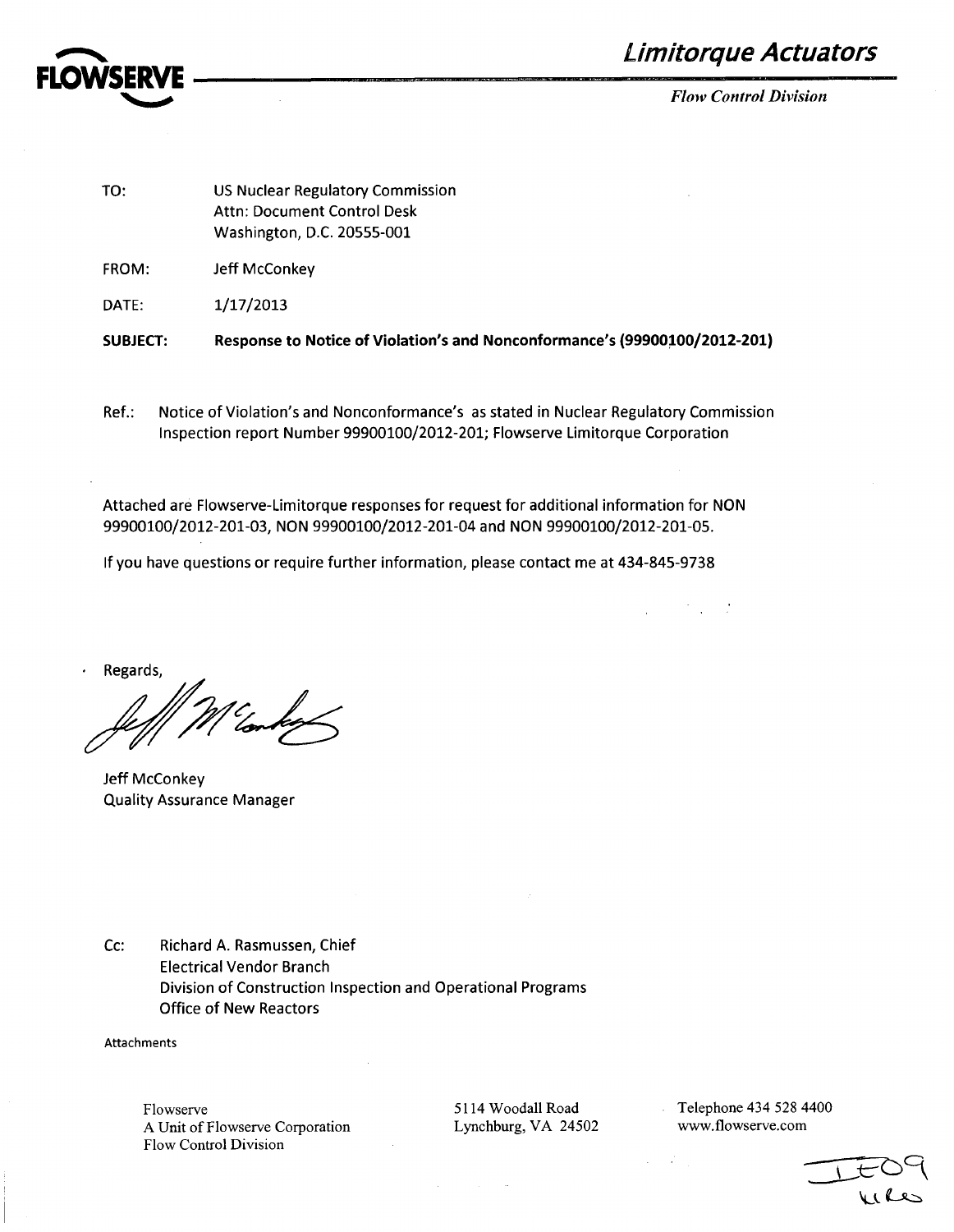## Reply to Notice of Violation NRC Inspection Report 99900100/2012-201; Flowserve

#### Violation VIO 99900100/2012-201-01

The Violation as stated in the referenced Notice of Violation (NOV) is as follows:

Title 10 of the Code *of Federal Regulations (10* CFR) 21.21, "Notification of Failure to Comply or Existence of a Defect and Its Evaluation," requires, in part, that "each individual, corporation, partnership, dedicating entity, or other entity subject to the regulations in this part shall adopt appropriate procedures to evaluate deviations and failures to comply to identify defects and failures to comply associated with substantial safety hazards as soon as practicable.. .in all cases within 60 days of discovery, in order to identify a reportable defect or failure to comply that could create a substantial safety hazard, were it to remain uncorrected."

Contrary to the above, as of September 10, 2012, Flowserve failed to:

- 1. Adopt appropriate procedures to identify when a deviation is discovered, reviewed, evaluated, and approved by the Part 21 committee. Specifically, the use of terms "evaluation", "deviation", and "defect" in QAP 13.2, "Reporting Defects for Safety Related Equipment," were inconsistent within the procedure and inconsistent with the definitions in 10 CFR 21.3, "Definitions."
- 2. Evaluate deviations identified in Evaluation Reports 11-69 and 11- 72 within 60 days of discovery.

These issues have been identified as Violation 99900100/2012-201-01.

This is a Severity Level IV violation (Section 6.9.d of the NRC Enforcement Policy).

## Reasons for the Violation

Flowserve's procedure for Reporting of Defects for Safety Related Equipment (QAP-13.2) does not affectively identify the definitions of the relevant terms (Discovery, Deviation, Defect) and the regimented order of events in the evaluation of a potentially reportable defect per the requirements of 1OCFR Part2l.

#### Corrective Actions Taken

Flowserve's internal procedure **QAP** 13.2 Section 5.0, will be revised as follows:

- \* Definitions of relevant terms (from 10 CFR-21.3) will be added to **QAP** 13.2
- **"** Section 5.0 and Section 6.0 of **QAP** 13.2 will be reviewed and revised for clarity and consistency in accordance with the 10 CFR -21.3 definitions to ensure compliance with the timelines for reporting a defect per 10 CFR-21.21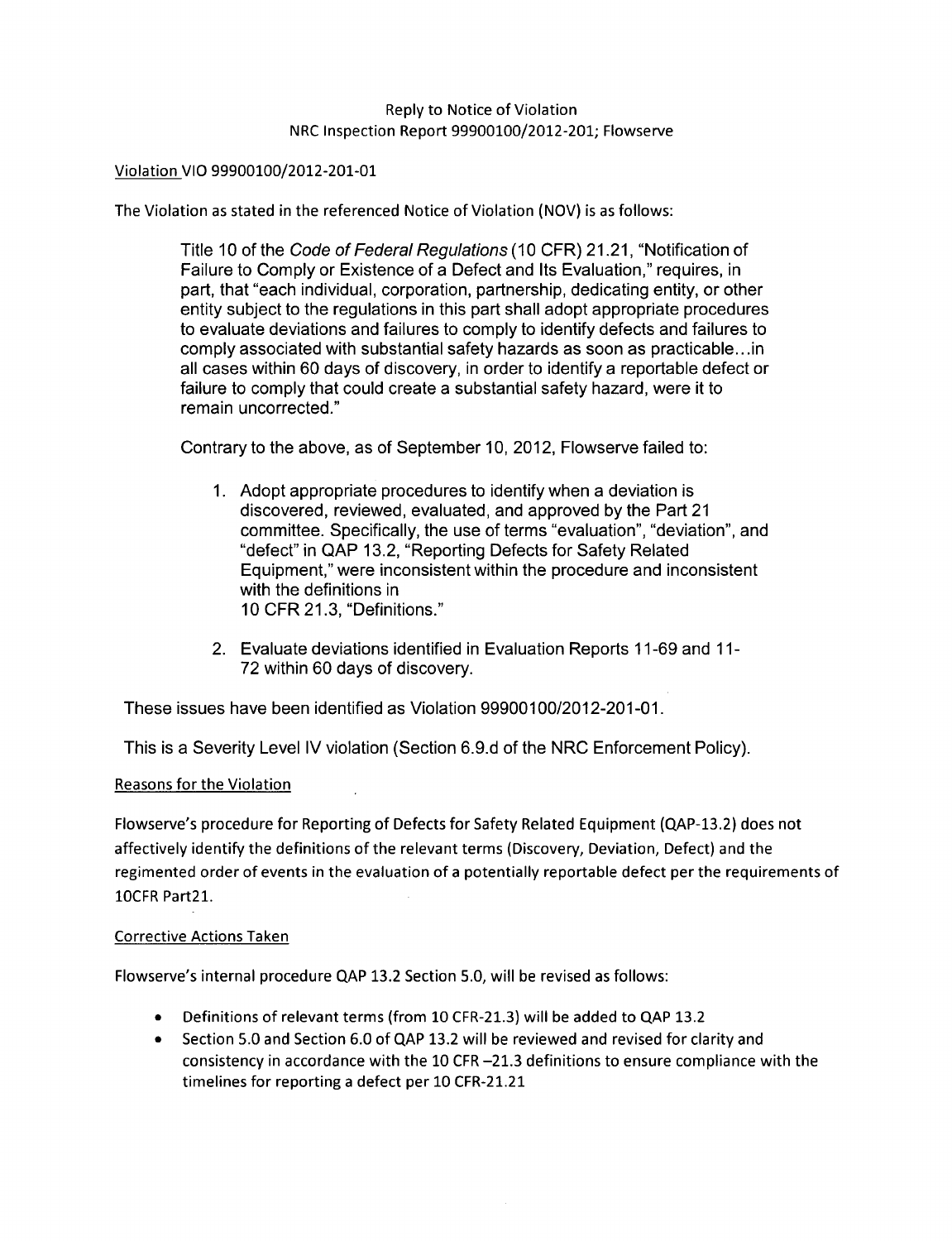## Actions to Avoid Future Violations

All personnel with direct responsibility for evaluating deviations and reporting of defects (Application Engineering, Service, QA, General Manager) will be trained in the requirements of the revised QAP-13.2.

 $\sim$ 

# Date of Full Compliance

 $\mathcal{A}$ 

Corrective actions will be completed by 2/8/13

 $\bar{z}$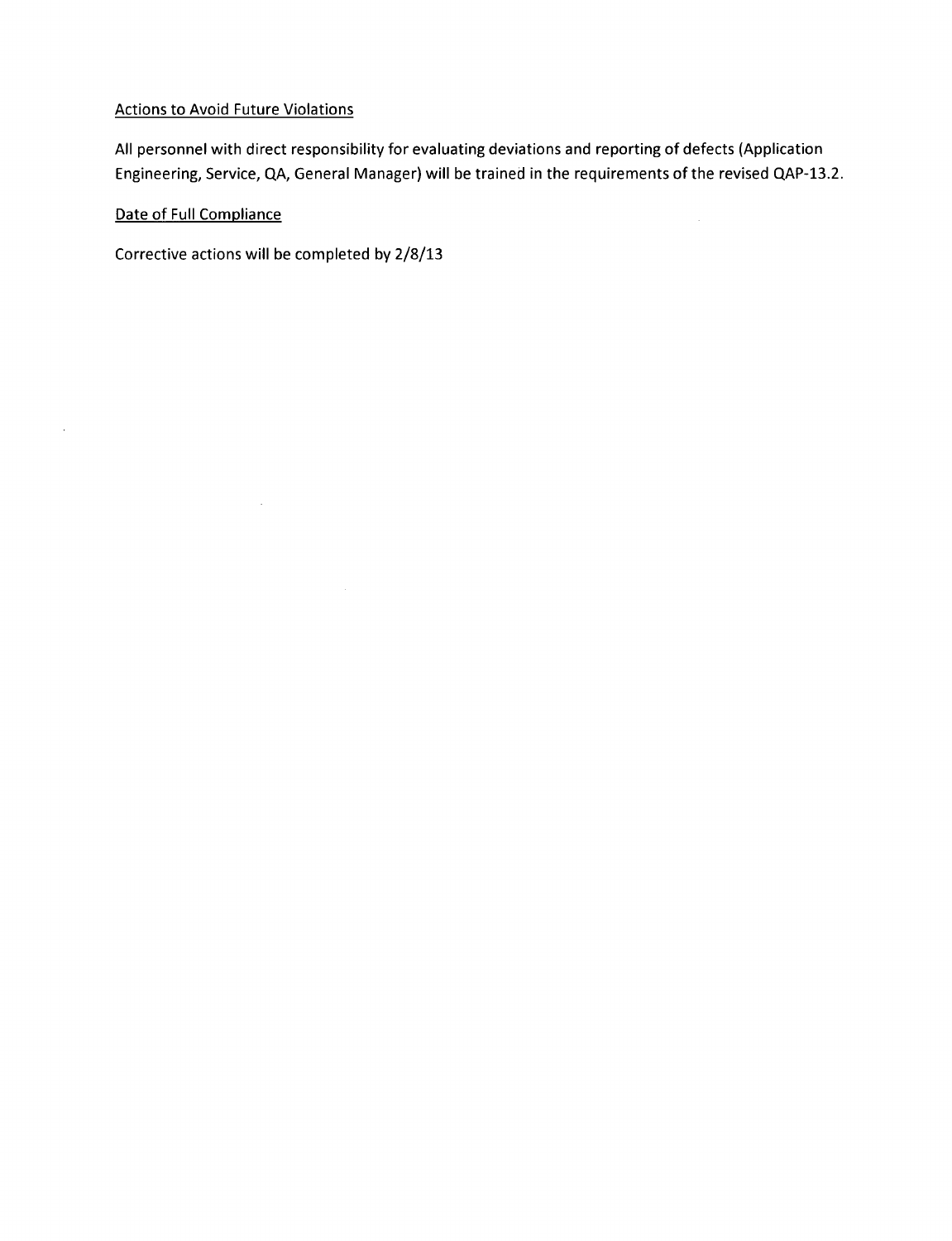#### Violation VIO 99900100/2012-201-02

The Nonconformance as stated in the referenced Notice of Notice of Nonconformance (NON) is as follows:

A. Criterion XVI, "Corrective Action," of Appendix B, to Title 10 of the Code *of Federal Regulation* (10 CFR) Part 50 states, in part, that "[m]easures shall be established to assure that conditions adverse to quality, such as failures, malfunctions, deficiencies, deviations, defective material and equipment, and nonconformances are promptly identified and corrected."

Flowserve Quality Management System Manual (QMSM), Revision 4, dated June 27, 2011, in Section 8.5.2 states that corrective action shall be appropriate to the effects of the nonconformities encountered.

Contrary to the above, as of September 10, 2012, Flowserve failed to take corrective action to resolve several inadequacies in its program for the design, production, and testing of safety-related Limitorque motor-operated valve actuators consistent with the NRC regulations and Flowserve policies and procedures. These inadequacies include the following:

- **0** Flowserve did not complete the extent of condition review for application of the Configurator software over the previous 2 years specified in the Flowserve letter dated August 2, 2011, in response to NRC Inspection Report No. 99900100/2011-201.
- **0** Flowserve did not complete the extent of condition review and the quarterly independent calculations of the Center of Gravity computer software consistent with the completion date of September 12, 2011, specified in the Flowserve letter dated August 2, 2011, in response to NRC Inspection Report No. 99900100/2011-201.
- **.** Flowserve failed to generate a discrepant material report to identify a failure to meet an inspected attribute during the inspection of gear limit switches.
- Flowserve failed to promptly identify and correct six customer complaints in its corrective action program.

These issues have been identified as Nonconformance 99900100/2012-201-02.

## Reasons for the Violation

Flowserve failed to complete the (2) year extent of condition review for configurator changes as noted in a previous NRC Notice of Nonconformance 99900100/2011-201- 04.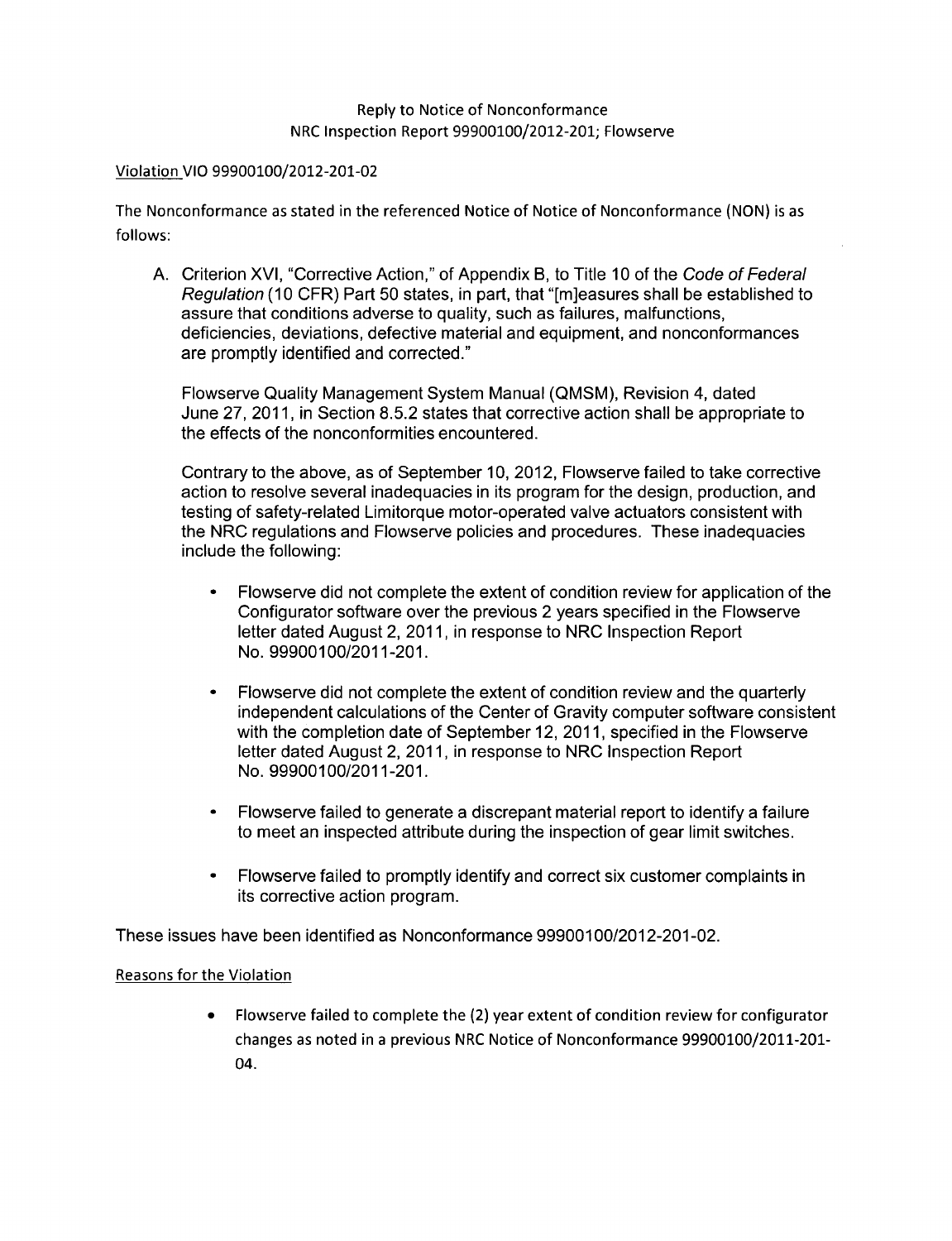- \* Flowserve failed to complete the (2) year extent of condition review for center of gravity calculations changes as noted in a previous NRC Notice of Nonconformance 99900100/2011-201-04.
- \* Employee performing the inspection work on a 4-train gear limit switch did not consider that any rework even if extremely minor warranted the creation of a Discrepant Material Report.
- Several customer complaints were identified in the system as not being promptly identified and addressed per requirements of **QAP** 14.1.

# Corrective Actions Taken

- 1. Revisions to the SMB & HBC EPS documents were reviewed for the last two years to include random checks of the configurator to make sure that the parts are being selected for the BOM structure. All validations were found to be correct.
- 2. C of G non-conformance:

Excel spreadsheet has been developed to validate the calculations in the C of G program. There is a print out of the equations for validations from the separate Excel spreadsheet. We have randomly selected C of G reports for validation dating from 9/09 to present, which covers the 2 year extent of condition review, plus current quarterly reviews requested. Eight reports were validated, all were found to be correct. Reference LCAR 12.4

- 3. Internal corrective action LCAR 12-1 was generated to address Flowserve's failure to generate a Discrepant Material Report to address a failed attribute of a geared limit switch, which was reworked by the inspector.
- 4. Review and retrain appropriate individuals to the requirements of **QAP** 14.1.

## Actions to Avoid Future Violations

Review and revise **QAP** 5.1 as appropriate to incorporate the configurator and C of G reviews.

Follow requirements of QAP 14.1

#### Date of Full Compliance

Corrective actions will be completed by 1/31/13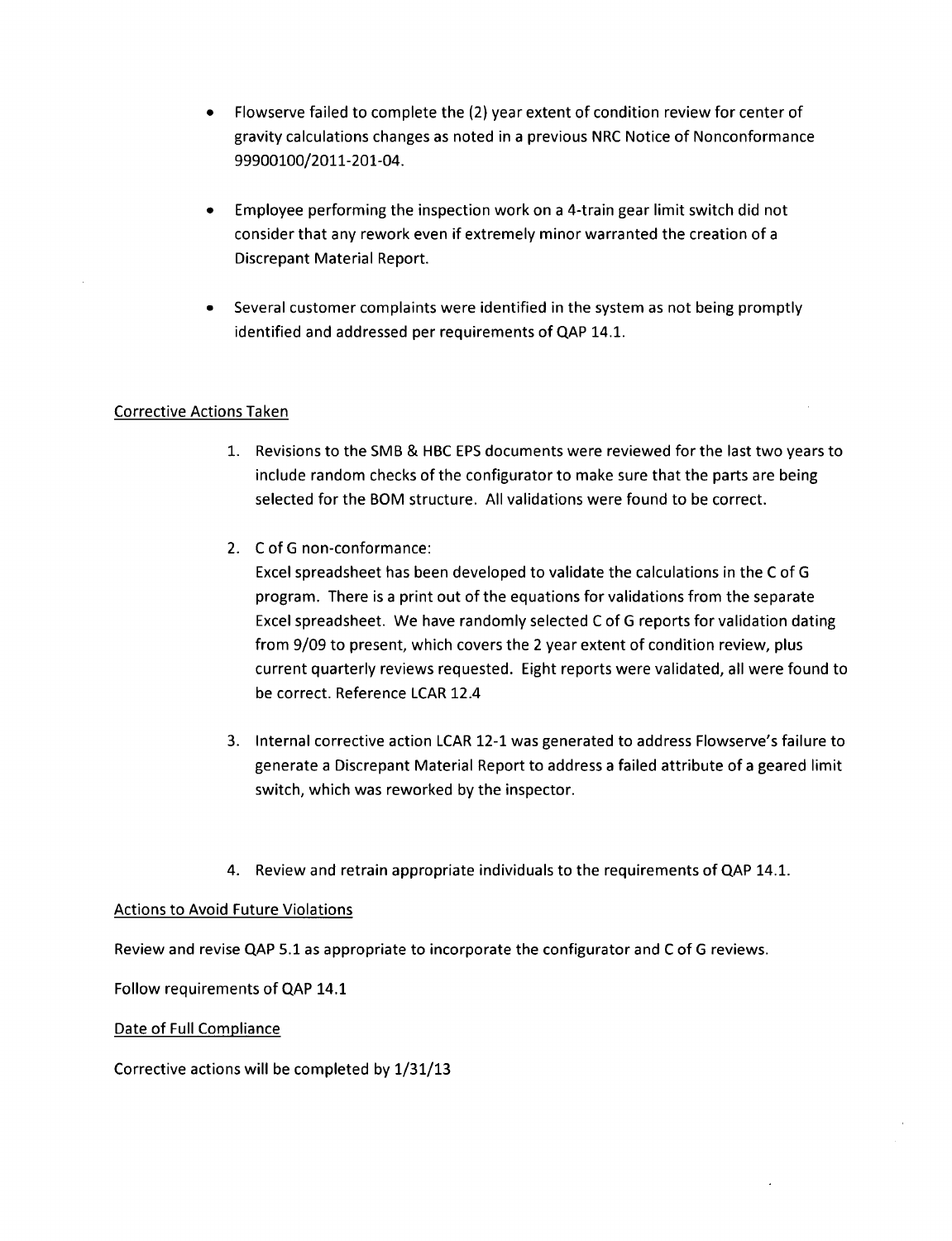#### Violation VIO 99900100/2012-201-03

The Nonconformance as stated in the referenced Notice of Notice of Nonconformance (NON) is as follows:

Criterion III, "Design Control," of Appendix B to 10 CFR Part 50 states, in part,"Measures shall also be established for the selection and review for suitability ofapplication of materials, parts, equipment, and processes that are essential to the safety-related functions of the structures, systems, and components."

Flowserve QMSM, Section 7.3.3 states, in part, "Acceptance criteria conforms to the applicable regulatory industry consensus standard requirements and identifies the characteristics of the design necessary to ensure proper functioning of the product."

Flowserve Procedure QCP 10.10, "Commercial Grade Dedication," Section 6.6.2, states, "Fasteners material characteristics will be verified by testing the hardness of the fasteners."

Contrary to the above, as of September 10, 2012, Flowserve failed to verify the adequacy of certain design features associated with Grade 5 Hex Head Cap Screws that were procured from commercial suppliers and dedicated by Flowserve for use in safety-related applications. Specifically, the material characteristics of the cap screws were tested on a limited basis from the shipment received from the distributor without establishing a basis for lot sampling. Flowserve failed to verify the source of the screws or traceability from the original manufacturer.

This issue has been identified as Nonconformance 99900100/2012-201-03.

## Reasons for the Violation

The inspector did not follow the sampling plan as established in QCI-10.7 (Sample Inspection Plan).

Flowserve had not performed a commercial grade survey on IPC.

#### Corrective Actions Taken

The receiving inspectors will be re-trained on the sampling plan requirements established in **QCI-10.7.**

A Commercial Grade Survey will be developed to identify the critical characteristics associated with acceptance criteria of hardware being purchased from the supplier (IPC). The survey will also consist of a review of the material characteristics from the original manufacture as well as lot traceability.

Additional Comments- The population of Grade 5 Hex Head Cap Screws was released due to the fasteners met the requirements of the established inspection plan and we requested and received the Mill Test Report from the manufacturer containing the chemistry and mechanical properties of the lot in question. The fastener manufacturer's Mill Test Reports are now included with each lot received since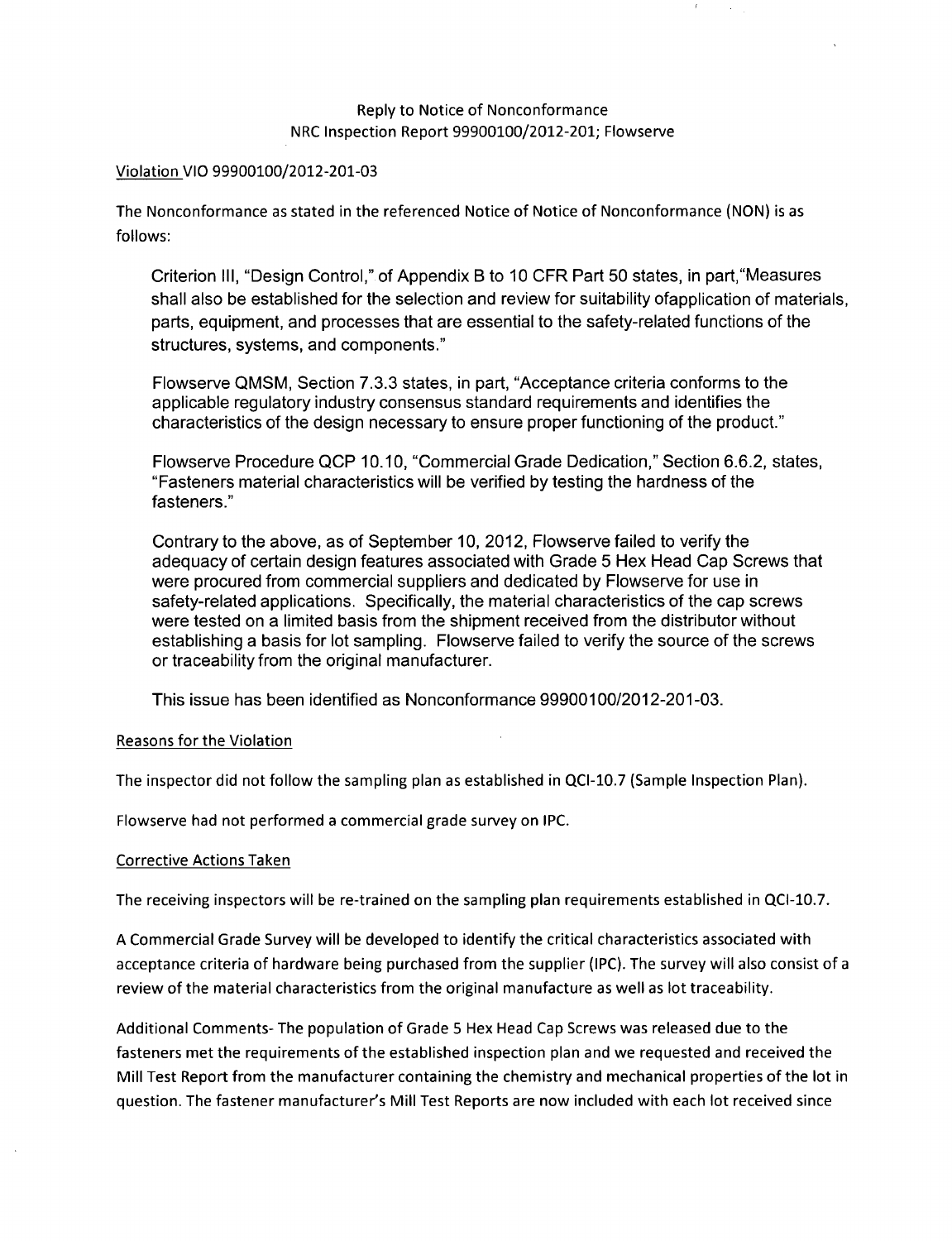the initial finding. Procedure **QCP 10.10** (Commercial Grade Dedication) will be reviewed and revised for these additional requirements. As a review of extent of condition, Industrial Products Company is the only supplier that we buy fasteners from.

#### Actions to Avoid Future Violations

See corrective actions

Date of Full Compliance

**2/15/13**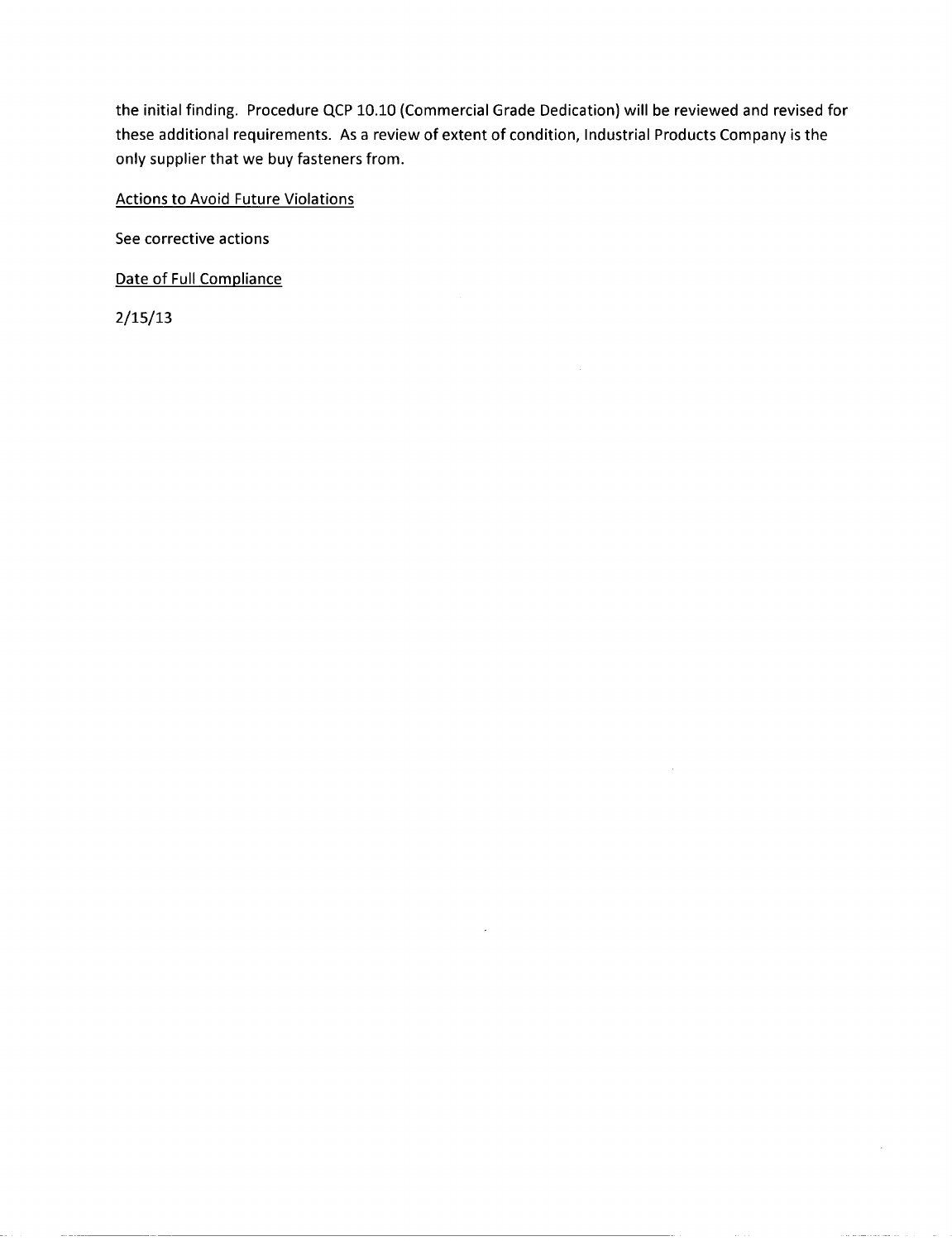#### Nonconformance NON 99900100/2012-201-04

The Nonconformance as stated in the referenced Notice of Notice of Nonconformance (NON) is as follows:

Criterion X, "Inspection," of Appendix B to 10 CFR Part 50 states, in part, "A program for inspection activities affecting quality shall be established and executed by or for the organization performing the activity to verify conformance with the documented instructions, procedures, and drawings for accomplishing the activity. Such inspection shall be performed by individuals other than those who performed the activity being inspected."

Contrary to the above, as of September 10, 2012, Flowserve failed to ensure that individuals performing quality inspections for commercial-grade dedication do not perform assembly work. Specifically, the quality control inspector performing the inspection of three four-train geared limit switches disassembled one limit switch when it did not pass one of its critical characteristic checks, performed work to correct the problem, reassembled, did not document, and retested the switch.

This issue has been identified as Nonconformance 99900100/2012-201-04.

## Reasons for the Nonconformance

The quality inspector was performing the dedication inspections required in IP 10.38 for a 4-train GLS and noticed a piece of plastic flashing that created a continuity issue with one of the rotor contacts. The inspector removed the finger base to remove the flashing then re-assembled and continued to complete the inspection process. Contrary to the requirements of 10CFR50 Appendix B criterion 10 the rework should have been done by the appropriate person other than the individual performing the inspections.

## Corrective Actions Taken

- **1.** Flowserve will retrain all the inspection associates in the requirements of the "Section 206" posting and the requirement that no rework is allowed by the quality inspector for any inspections being performed on safety related product.
- 2. Flowserve will evaluate and add additional checks to the switch assembly process to eliminate rejects at the inspection step for the above issue.
- 3. A supplier corrective action (SCAR 267) was issued to the supplier of the rotor component to eliminate the potential flashing issue that had been identified.

Additional Comments- The three four-train switches were sent back to assembly to be retested, then were re-inspected by the QC inspector. The switches passed all functional and inspection criteria. Flowserve QA reviewed daily inspection activities in the department and did not find evidence of any other work being performed outside the **QC** inspectors documented responsibilities.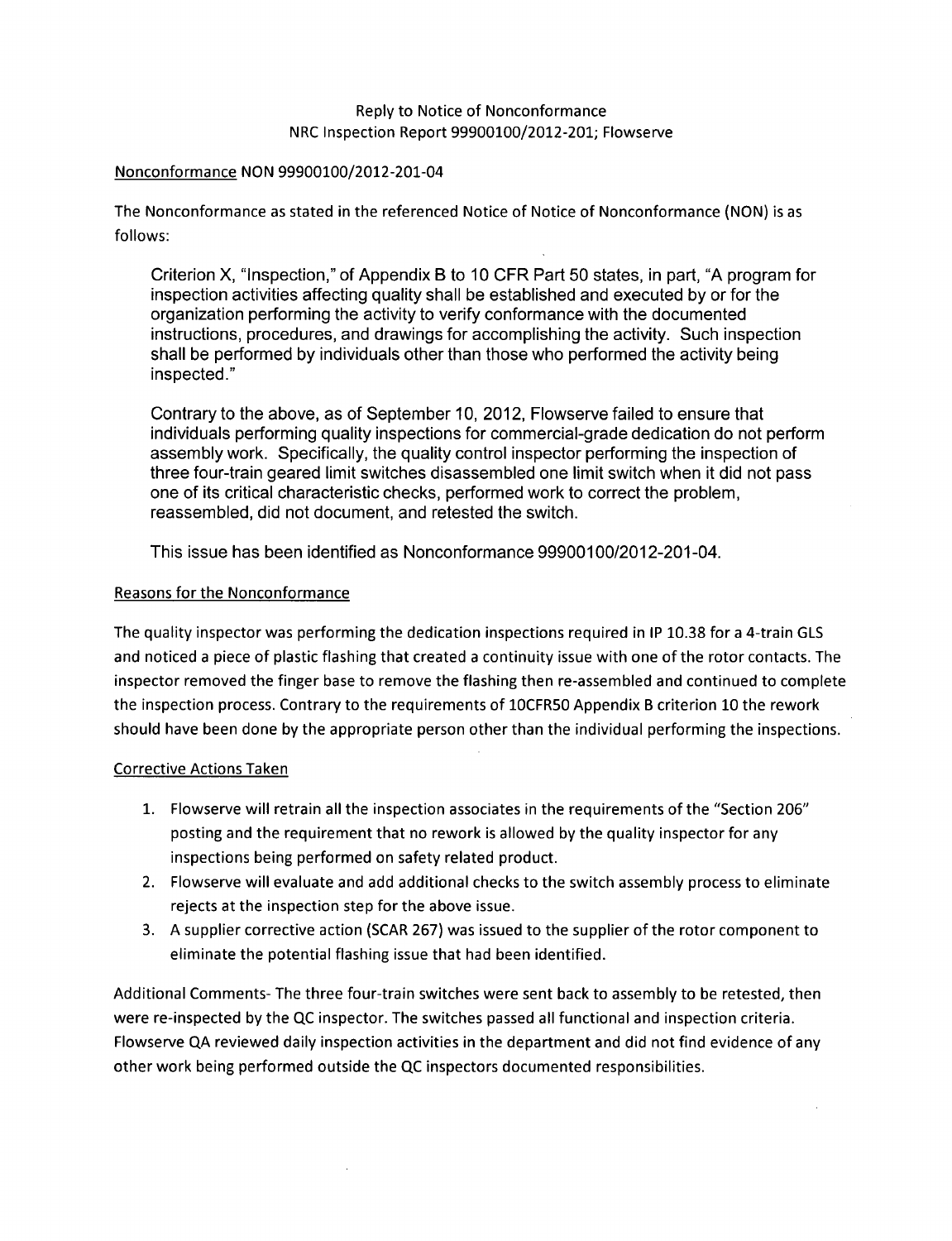Actions to Avoid Future Nonconformance

See corrective actions

Date of Full Compliance

Corrective actions are to be completed **by 1/31/13.**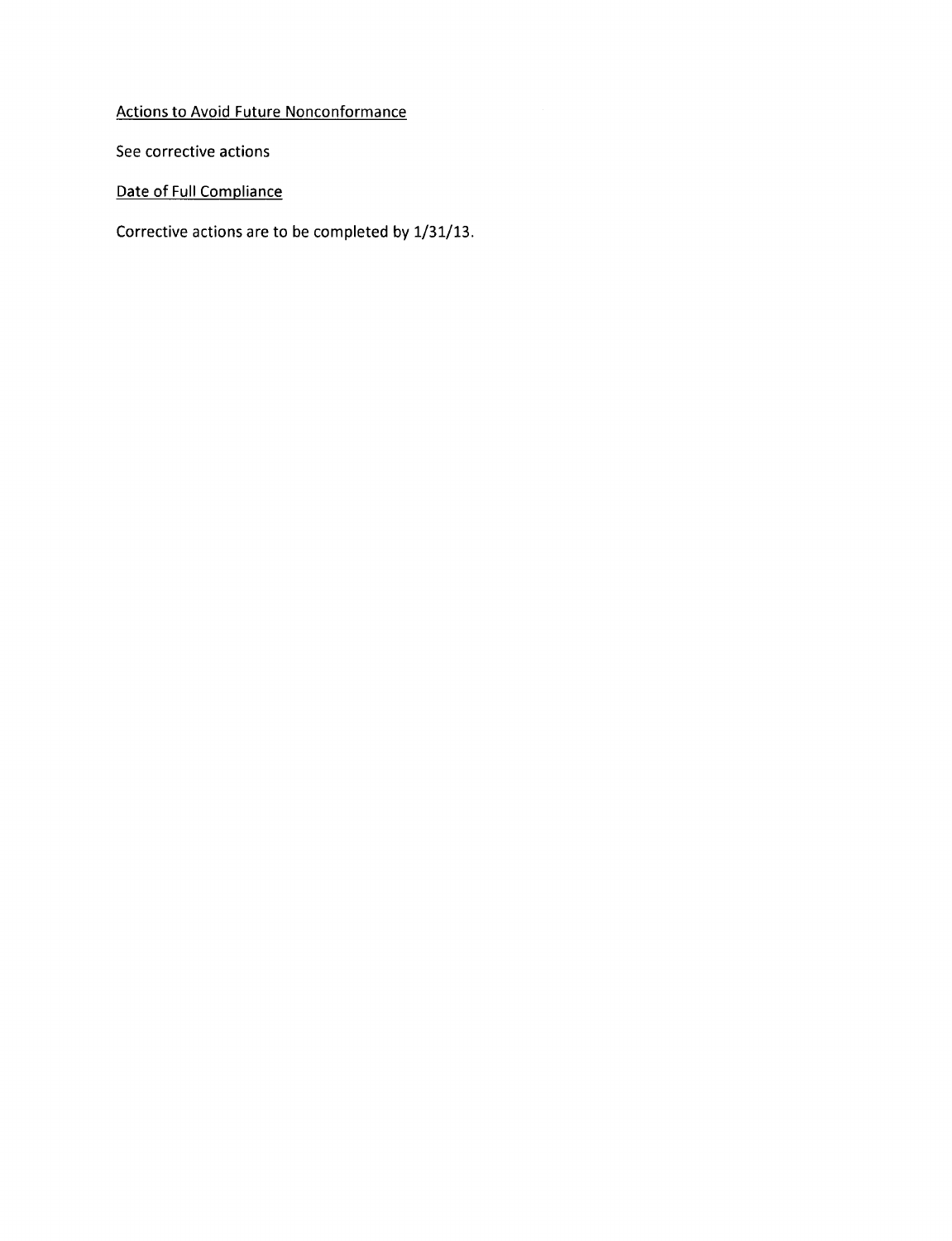#### Nonconformance NON 99900100/2012-201-05

The Nonconformance as stated in the referenced Notice of Notice of Nonconformance (NON) is as follows:

Criterion II, "Quality Assurance Program," of Appendix B, "Quality Assurance Criteria for Nuclear Power Plants and Fuel Reprocessing Plants," to 10 CFR Part 50, "Domestic Licensing of Production and Utilization Facilities," states, in part, that "the program shall provide for indoctrination and training of personnel performing activities affecting quality as necessary to assure that suitable proficiency is achieved and maintained."

Criterion XVII, "Quality Assurance Records," of Appendix B to 10 CFR Part 50 states, in part, that "sufficient records shall be maintained to furnish evidence of activities affecting quality. The records shall include at least the following: Operating logs and the results of reviews, inspections, tests, audits, monitoring of work performance, and materials analyses. The records shall also include closely-related data such as qualifications of personnel, procedures, and equipment."

"Flowserve Quality Management System Manual," Section 1.1, states, in part, "that the Lynchburg facility will also comply with [American Society for Mechanical Engineers] NQA-1 -1994."

American Society of Mechanical Engineers standard NQA-1 -1994, "Quality Assurance Requirements for Nuclear Facility Applications," Supplemental Requirement 2S-1, "Supplementary Requirements for the Qualification of Inspection and Test Personnel," Section 2.6 states, "The job performance of inspection and test personnel shall be reevaluated at periodic intervals not to exceed 3 years."

Contrary to the above, as of September 10, 2012, Flowserve failed to establish a program to maintain proficiency for test personnel and maintain sufficient records to demonstrate maintenance of qualification. Specifically, QAP 18.1, "Indoctrination and Training," Revision 13, dated December 11, 2009, and QAP 10.1, "Test Laboratory Procedures," Revision 12, dated November 20, 2008, failed to describe the requirements for conducting or documenting requalification testing for test personnel. Additionally, Flowserve was unable to provide evidence that two test personnel had been trained in the diagnostic testing equipment being used or that they had maintained proficiency since training conducted in 1993.

This issue has been identified as Nonconformance 99900100/2012-201-05.

## Reasons for the Nonconformance

Flowserve failed to maintain current requalification documentation and training records for all test personnel per procedure **QAP 18.1** (Indoctrination and Training) and QAP 10.1 (Test Laboratory Procedures).